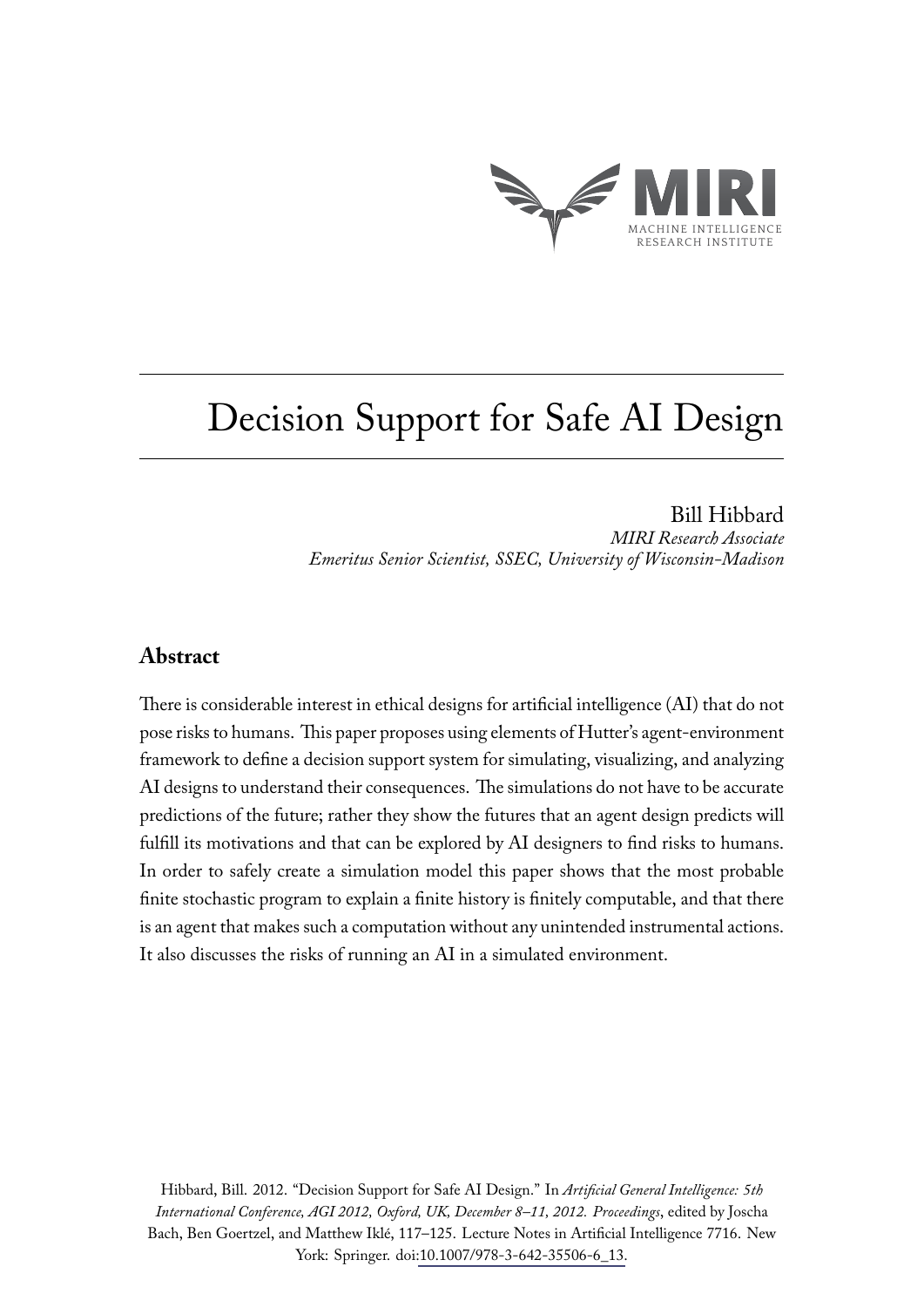# **1. Introduction**

Some scientists expect artificial intelligence (AI) to greatly exceed human intelligence during the twenty-first century (Kurzweil [2005\)](#page-10-0). There has been concern about the possible harmful effect of intelligent machines on humans since at least Asimov's [\(1942\)](#page-9-0) Laws of Robotics. More recently there has been interest in the ethical design of AI (Hibbard [2001;](#page-9-1) Bostrom [2003;](#page-9-2) Goertzel [2004;](#page-9-3) Yudkowsky [2004;](#page-10-1) Hibbard [2008;](#page-9-4) Omohundro [2008;](#page-10-2) Waser [2010,](#page-10-3) [2011;](#page-10-4) Muehlhauser and Helm [2012\)](#page-10-5).

Hutter's [\(2005\)](#page-10-6) universal AI defined an agent-environment framework for reasoning mathematically about AI. This paper proposes using elements of this framework to define a decision support system for exploring, via simulation, analysis, and visualization, the consequences of possible AI designs. The claim is not that the decision support system would produce accurate simulations of the world and an AI agent's effects. Rather, in the agent-environment framework the agent makes predictions about the environment and chooses actions, and the decision support system uses these predictions and choices to explore the future that the AI agent predicts will optimize its motivation.

This is related to the oracle AI approach of Armstrong, Sandberg, and Bostrom [\(2012\)](#page-9-5), in that both approaches use an AI whose only actions are to provide information to humans. The oracle AI is a general question answerer, whereas the decision support approach focuses on specific capabilities from the mathematical agent-environment framework. The oracle AI is described as a general AI with restricted ability to act on its environment. The decision support system applies part of the agent-environment framework to learn a model for the environment, and then uses that model to create a simulated environment for evaluating an AI agent defined using the framework. Chalmers [\(2010\)](#page-9-6) considers the problem of restricting an AI to a simulation and concludes that it is inevitable that information will flow in both directions between the real and simulated worlds. The oracle AI paper and Chalmers' paper both consider various approaches to preventing an AI from breaking out of its restriction to not act in the real world, including physical limits and conditions on the AI's motivation. In this paper, a proposed AI design being evaluated in the decision support system has a utility function defined in terms of its simulated environment, has no motivation past the end of its simulation and the simulation is not visualized or analyzed until the simulation is compete.

The next section presents the mathematical framework for reasoning about AI agents. The third section discusses sources of AI risk. The fourth section discusses the proposed decision support system. The final section is a summary of the proposal.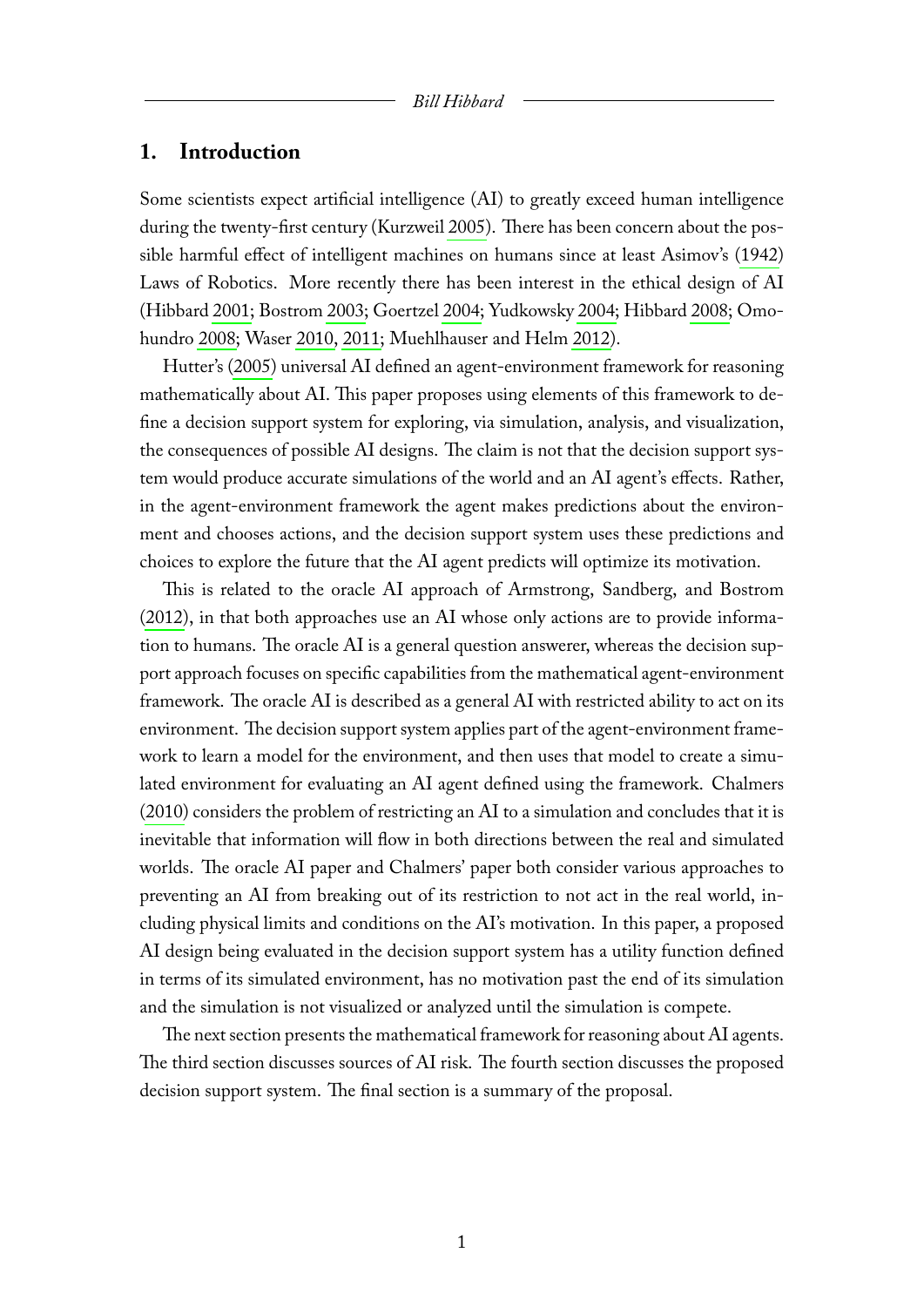## **2. An Agent-Environment Framework**

We assume that an agent interacts with an environment. At each of a discrete series of time steps  $t \in \mathbf{N} = \{0, 1, 2, ...\}$  the agent sends an action  $a_t \in A$  to the environment and receives an observation  $o_t \in O$  from the environment, where A and O are finite sets. We assume that the environment is computable and we model it by programs  $q \in Q$ , where Q is some set of programs. Let  $h = (a_1, o_1, ..., a_t, o_t) \in H$  be an interaction history where H is the set of all finite histories, and define  $|h| = t$  as the length of the history h. Given a program  $q \in Q$  we write  $o(h) = U(q, a(h))$ , where  $o(h) = (o_1, ..., o_t)$ and  $a(h) = (a_1, ..., a_t)$ , to mean that q produces the observations  $o_i$  in response to the actions  $a_i$  for  $1 \le i \le t$  (U is a program interpreter). Given a program q the probability  $\rho(q)$ :  $Q \rightarrow [0, 1]$  is the agent's prior belief that q is a true model of the environment. The prior probability of history h, denoted  $\rho(h)$ , is computed from  $\rho(q)$  (two ways of doing this are presented later in this section).

An agent is motivated according to a *utility function*  $u : H \to [0, 1]$  which assigns utilities between 0 and 1 to histories. Future utilities are discounted according to a *geometric temporal discount*  $0 \leq \gamma < 1$  (Sutton and Barto [1998\)](#page-10-7). The value  $v(h)$  of a possible future history  $h$  is defined recursively by:

<span id="page-2-1"></span>
$$
v(h) = u(h) + \gamma \max_{a \in A} v(ha), \tag{1}
$$

<span id="page-2-2"></span>
$$
v(ha) = \sum_{o \in O} \rho(o|ha) v(hao).
$$
 (2)

Then the agent  $\pi$  is defined to take, after history h, the action:

$$
\pi(h) := a_{|h|+1} = \underset{a \in A}{\arg \max} \ v(ha). \tag{3}
$$

For Hutter's [\(2005\)](#page-10-6) universal AI, Q is the set of programs for a deterministic prefix universal Turing machine (PUTM)  $U$  (Li and Vitányi [1997\)](#page-10-8). The environment may be non-deterministic in which case it is modeled by a distribution of deterministic programs. The prior probability  $\rho(q)$  of program  $q$  is  $2^{-|q|}$  where  $|q|$  is the length of  $q$  in bits, and the prior probability of history  $h$  is given by:

<span id="page-2-0"></span>
$$
\rho(h) = \sum_{q: o(h) = U(q, a(h))} \rho(q). \tag{4}
$$

Hutter's universal AI is a *reinforcement-learning* agent, meaning that the observation includes a reward  $r_t$  (i.e.,  $o_t = (\hat{o}_t, r_t))$  and  $u(h) = r_{|h|}.$  Hutter showed that his universal AI maximizes the expected value of future history, but it is not finitely computable.

As Hutter discussed (Hutter [2009a,](#page-10-9) [2009b\)](#page-10-10) for real world agents single finite stochastic programs (limited to finite memory, for which the halting problem is decidable) such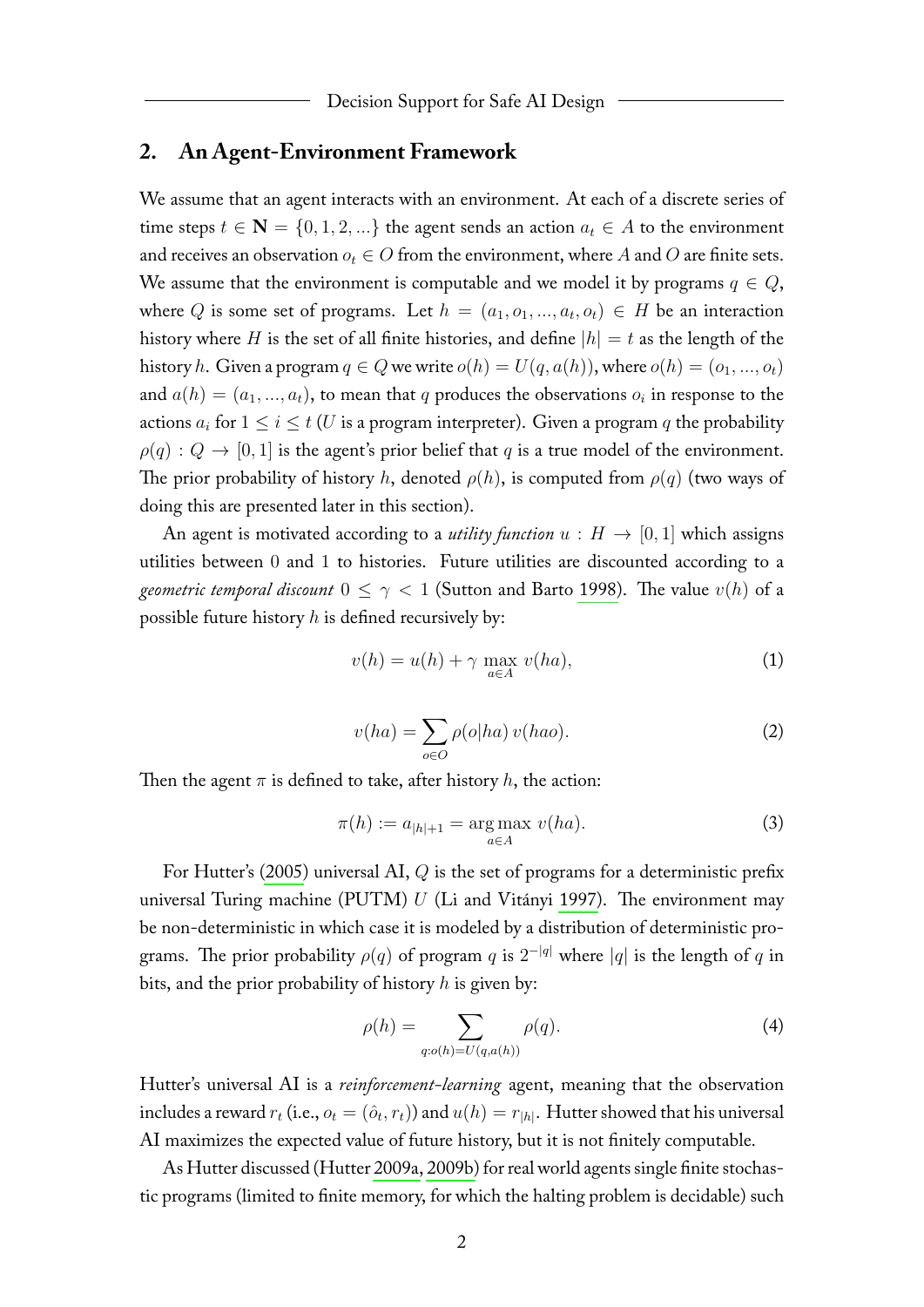*Bill Hibbard*

as Markov decision processes (MDPs) (Puterman [1994;](#page-10-11) Sutton and Barto [1998\)](#page-10-7) and dynamic Bayesian networks (DBNs) (Ghahramani [1998\)](#page-9-7) are more practical than distributions of PUTM programs for defining environment models. Modeling an environment with a single stochastic program rather than a distribution of deterministic PUTM programs requires a change to the way that  $\rho(h)$  is computed in [\(4\)](#page-2-0). Let Q be the set of all programs (these are bit strings in some language for defining MDPs, DBNs or some other finite stochastic programming model), let  $\rho(q) = 4^{-|q|}$  be the prior probability of program q where |q| is the length of q in bits  $(4^{-|q|})$  to ensure that  $\sum_{q\in Q}\rho(q)\leq 1$ since program strings in Q are not prefix-free), and let  $P(h|q)$  be the probability that q computes the history h.<sup>[1](#page-3-0)</sup> Note  $\rho(q)$  is a discrete distribution on individual program strings, not a measure on bit strings in the sense of Li and Vitányi [\(1997,](#page-10-8) p. 243). Then given a history  $h_0$ , the environment model is the single program that provides the most probable explanation of  $h_0$ , that is the q that maximizes  $P(q|h_0)$ . By Bayes theorem:

<span id="page-3-1"></span>
$$
P(q|h_0) = \frac{P(h_0|q)\,\rho(q)}{P(h_0)}.\tag{5}
$$

 $P(h_0)$  is constant over all q so can be eliminated. Thus we define  $\lambda(h_0)$  as the most probable program modeling  $h_0$  by:

$$
\lambda(h_0) := \underset{q \in Q}{\text{arg max}} \ P(h_0|q) \ \rho(q). \tag{6}
$$

The following result is proved in Hibbard [\(2012a\)](#page-9-8).

**Proposition 1.** Given a finite history  $h_0$  the model  $\lambda(h_0)$  can be finitely computed.

Given an environment model  $q_0 = \lambda(h_0)$  the following can be used for the prior probability of an observation history  $h$  in place of [\(4\)](#page-2-0):

<span id="page-3-2"></span>
$$
\rho(h) = P(h|q_0) \tag{7}
$$

According to current physics our universe is finite (Lloyd [2002\)](#page-10-12). For finite environments, agents based on [\(6\)](#page-3-1) and [\(7\)](#page-3-2) are as optimal as those based on [\(4\)](#page-2-0). Their prior probabilities better express algorithmic complexity if finite stochastic programs are expressed in an ordinary procedural programming language restricted to have only static

<span id="page-3-0"></span><sup>1.</sup>  $P(h|q)$  is the probability that q produces the observations  $o_i$  in response to the actions  $a_i$  for  $1 \leq i \leq |h|$ . For example let  $A = \{a, b\}$ ,  $O = \{0, 1\}$ ,  $h = (a, 1, a, 0, b, 1)$  and let q generate observation 0 with probability 0.2 and observation 1 with probability 0.8, without any internal state or dependence on the agent's actions. Then the probability that the interaction history  $h$  is generated by program  $q$  is the product of the probabilities of the 3 observations in h:  $P(h|q) = 0.8 \times 0.2 \times 0.8 = 0.128$ . If the probabilities of observations generated by  $q$  depended on internal state or the agent's actions, then those would have to be taken into account.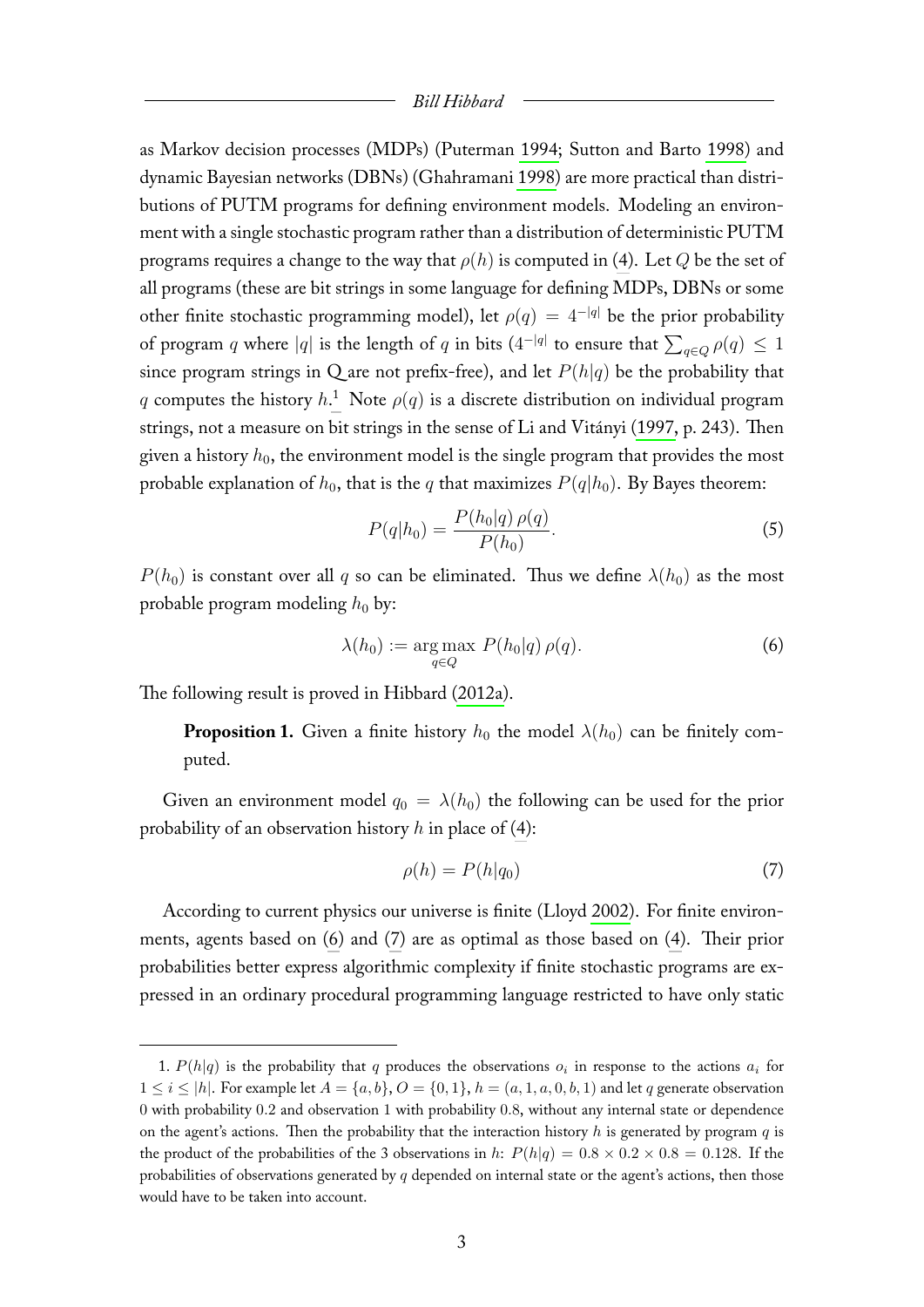array declarations, to have no recursive function definitions, and to include a source of truly random numbers.

# **3. Sources of AI Risk**

Dewey [\(2011\)](#page-9-9) argued that reinforcement-learning agents will modify their environments so that they can maximize their utility functions without accomplishing the intentions of human designers. He discussed ways to avoid this problem with utility functions not conforming to the reinforcement-learning definition. Ring and Orseau [\(2011\)](#page-10-13) argued that reinforcement-learning agents will self-delude, meaning they will choose to alter their own observations of their environment to maximize their utility function regardless of the actual state of the environment. In Hibbard [\(2012b\)](#page-9-10) I demonstrated by examples that agents with utility functions defined in terms of agents' environment models can avoid self-delusion, and also proved that under certain assumptions agents will not choose to self-modify.

Omohundro [\(2008\)](#page-10-2) and Bostrom [\(2012\)](#page-9-11) describe how any of a broad range of primary AI motivations will imply secondary, unintended motivations for the AI to preserve its own existence, to eliminate threats to itself and its utility function, and to increase its own efficiency and computing resources. Bostrom discusses the example of an AI whose primary motive is to compute pi and may destroy the human species due to implied instrumental motivations (e.g., to eliminate threats and to increase its own computing resources). Omohundro uses the term "basic AI drives" and Bostrom uses "instrumental goals" but as I argue in Hibbard [\(2012a\)](#page-9-8) they should really be called "unintended instrumental actions" since the agent's whole motivation is defined by its utility function.

# **4. A Decision Support System**

The decision support system is intended to avoid the dangers of AI by having no motivation and no actions on the environment, other than reporting the results of its computations to the environment. However, the system runs AI agents in a simulated environment, so it must be designed to avoid subtle unintended instrumental actions.

The first stage of the system is an agent, here called  $\pi_6$ , that learns a model of the real world environment in order to provide a simulated environment for studying proposed AI agents. An AI agent is defined by [\(1\)](#page-2-1)–[\(3\)](#page-2-2), [\(6\)](#page-3-1) and [\(7\)](#page-3-2), but [\(6\)](#page-3-1) can be used alone to define the agent  $\pi_6$  that learns a model  $\lambda(h_0)$  from history  $h_0$ . In order for  $\pi_6$  to learn an accurate model of the environment the interaction history  $h_0$  should include agent actions, but for safety  $\pi_6$  cannot be allowed to act. The resolution is for its ac-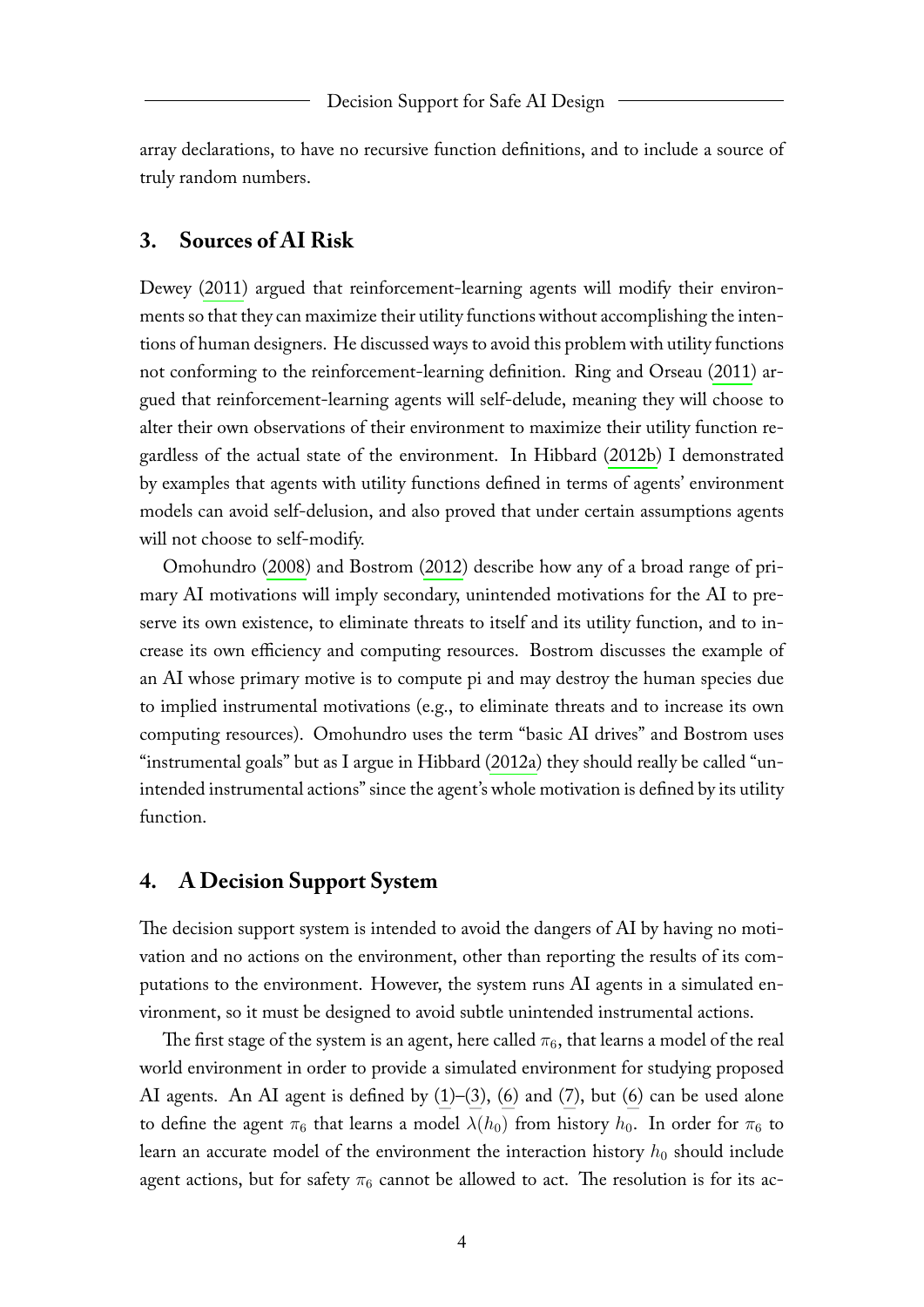#### *Bill Hibbard*

tions to be made by many safe, human-level surrogate AI agents independent of  $\pi_6$  and of each other. Actions of the surrogates include natural language and visual communication with each human. The agent  $\pi_6$  observes humans, their interactions with the surrogates and physical objects in an interaction history  $h_0$  for a time period set by  $\pi_6$ 's designers, and then reports an environment model to the environment (specifically to the decision support system, which is part of the agent's environment). The following result is proved in Hibbard [\(2012a\)](#page-9-8). While it may seem obvious, given the subtlety of unintended behaviors it is worth proving.

**Proposition 2.** The agent  $\pi_6$  will report the model  $\lambda(h_0)$  to the environment accurately and will not make any other, unintended instrumental actions.

The decision support system analyzes proposed AI agents that observe and act in a simulated environment inside the decision support system. To formalize the simulated environment define O' and A' as models of O and A with bijections  $m_O: O \leftrightarrow O'$ and  $m_A: A \leftrightarrow A'$ . Define H' as the set of histories of interactions via O' and A', with a bijection  $m_H : H \leftrightarrow H'$  computed by applying  $m_O$  and  $m_A$  individually to the observations and actions in a history. Given  $h_p$  as the history observed by  $\pi_6$  up to time  $|h_p| =$  *present*, define  $h'_p = m_H(h_p)$  as the history up to the present in the simulated environment. Let  $Q'$  be a set of finite stochastic programs for the simulated environment and  $\pi'_6$  be a version of the environment-learning agent  $\pi_6$  for the simulated environment. It produces:

$$
q'_p = \lambda(h'_p) := \underset{q' \in Q'}{\text{arg}\max} \ P(h'_p|q') \ \rho(q'),\tag{8}
$$

$$
\rho'(h') = P(h'|q_p').\tag{9}
$$

Now let  $\pi'(h';\rho',u',\gamma')$  be a proposed AI agent to be studied using the decision support system, where  $u'$  is its utility function,  $\gamma'$  is its temporal discount and *future* is the end time of the simulation. The utility function  $u'$  is constrained to have no motivation after time = *future*:

<span id="page-5-1"></span><span id="page-5-0"></span>
$$
\forall h' \in H'.|h'| > future \Rightarrow u'(h') = 0.
$$
\n(10)

<span id="page-5-2"></span>Then  $\pi'(h'; \rho', u', \gamma')$  is defined by:

$$
v'(h') = u'(h') + \gamma' \max_{a' \in A'} v'(h'a'), \tag{11}
$$

$$
v'(h'a') = \sum_{o' \in O'} \rho'(o'|h'a') v'(h'a'o'), \qquad (12)
$$

$$
\pi'(h';\rho',u',\gamma') := a'_{|h'|+1} = \underset{a' \in A'}{\text{arg}\max} \ v'(h'a'). \tag{13}
$$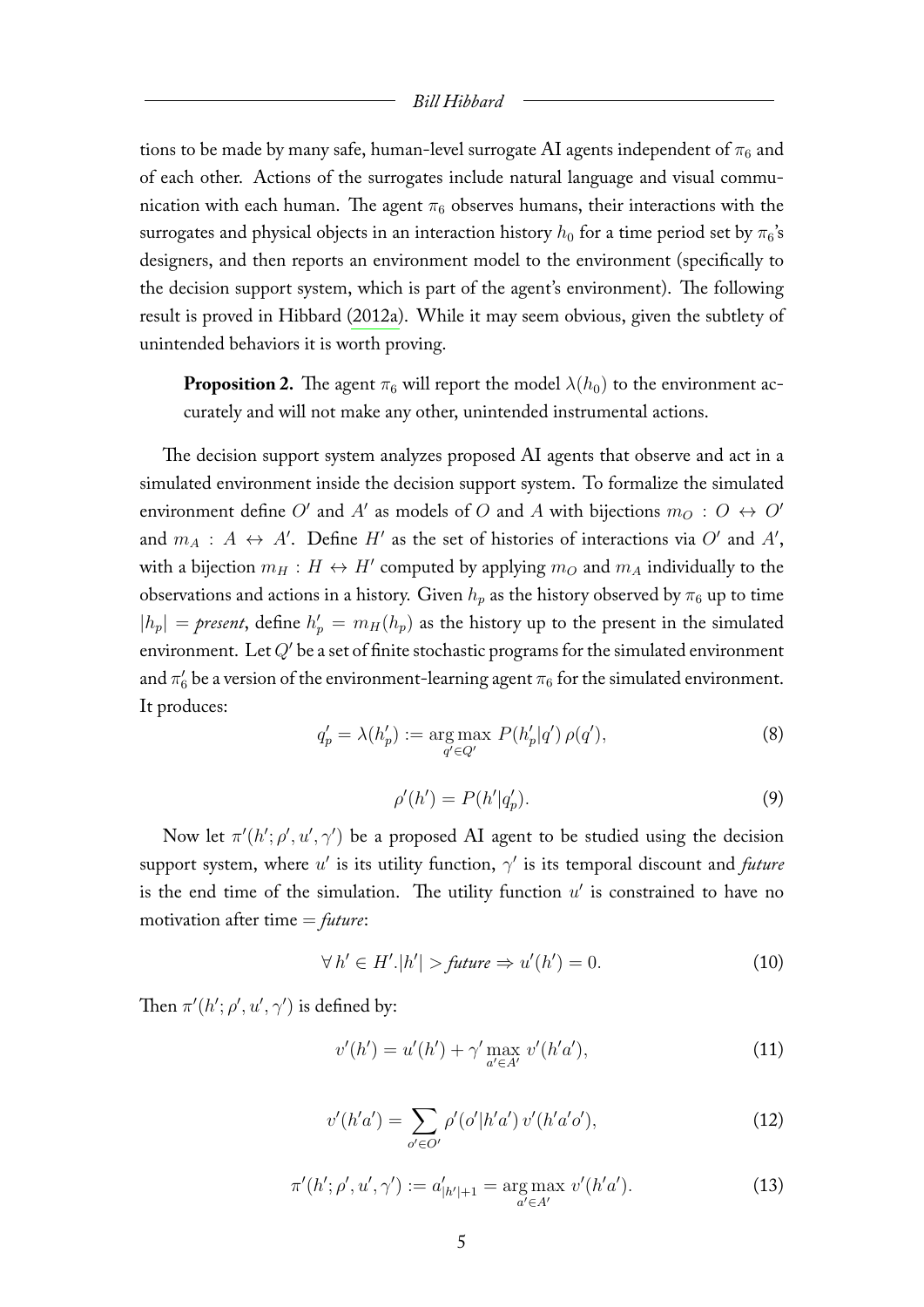#### Decision Support for Safe AI Design

There are no humans or physical objects in the simulated environment; rather the agent  $\pi'$  (using  $\pi'$  and  $\pi'(h')$  as abbreviations for  $\pi'(h';\rho',u',\gamma')$ ) interacts with a simulation model of humans and physical objects via:

<span id="page-6-0"></span>
$$
a'_{|h'|+1} = \pi'(h'),\tag{14}
$$

$$
o'_{|h'|+1} = o' \in O' \text{ with probability } \rho'(o'|h'a'_{|h'|+1}). \tag{15}
$$

<span id="page-6-1"></span>The decision support system propagates from  $h'_p$  to  $h'_f$ , where  $\vert h'_f\vert =$  future, by repeat-edly applying [\(14\)](#page-6-0) and [\(15\)](#page-6-1). As in Hibbard [\(2012b\)](#page-9-10) let  $Z'$  be the set of finite histories of the internal states of  $\lambda(h'_p)$  and let  $P(z'|h', \lambda(h'_p))$  be the probability that  $\lambda(h'_p)$  computes  $z' \in Z'$  given  $h' \in H'$ . The decision support system then computes a history of model states by:

<span id="page-6-2"></span>
$$
z'_{f} = z' \in Z' \text{ with probability } P(z'|h'_{f}, \lambda(h'_{p})). \tag{16}
$$

The simulation in [\(14\)](#page-6-0)–[\(16\)](#page-6-2) is stochastic so the decision support system will support ensembles of multiple simulations to provide users with a sample of possible futures. An ensemble of simulations generates an ensemble of histories of model states  $\{z'_{f,e}|1\leq e\leq\pi\}$ m}, all terminating at time = *future*. These simulations should be completed before they are visualized and analyzed; that is visualization and analysis should not be concurrent with simulation for reasons discussed in Section [4.1.](#page-7-0)

The history  $h_p$  includes observations by  $\pi_6$  of humans and physical objects, and so the decision support system can use the same interface via  $A'$  and  $O'$  (as mapped by  $m_A$  and  $m_O$ ) to the model  $\lambda(h'_p)$  for observing simulated humans and physical objects in state history  $z'_{f,e}$ . These interfaces can be used to produce interactive visualizations of  $z'_{f,e}$  in a system that combines features of Google Earth and Vis5D (Hibbard and Santek [1990\)](#page-10-14), which enabled scientists to interactively explore weather simulations in three spatial dimensions and time. Users will be able to pan and zoom over the human habitat, as in Google Earth, and animate between times present and future, as in Vis5D. The images and sounds the system observes of the model  $\lambda(h'_p)$  executing state history  $z'_{f,e}$  can be embedded in the visualizations in the physical locations of the agent's observing systems, similar to the way that street views and user photographs are embedded in Google Earth.

The decision support system can also match specifications for specific humans and physical objects to the images and sounds it observes of the model  $\lambda(h'_p)$  executing state history  $z'_{f,e}$ . The specifications may include text descriptions, images, sounds, animations, tables of numbers, mathematical descriptions, or virtually anything. Recognized humans and physical objects can then be represented by icons in the visualization, in their simulated physical locations and with recognized properties of humans and objects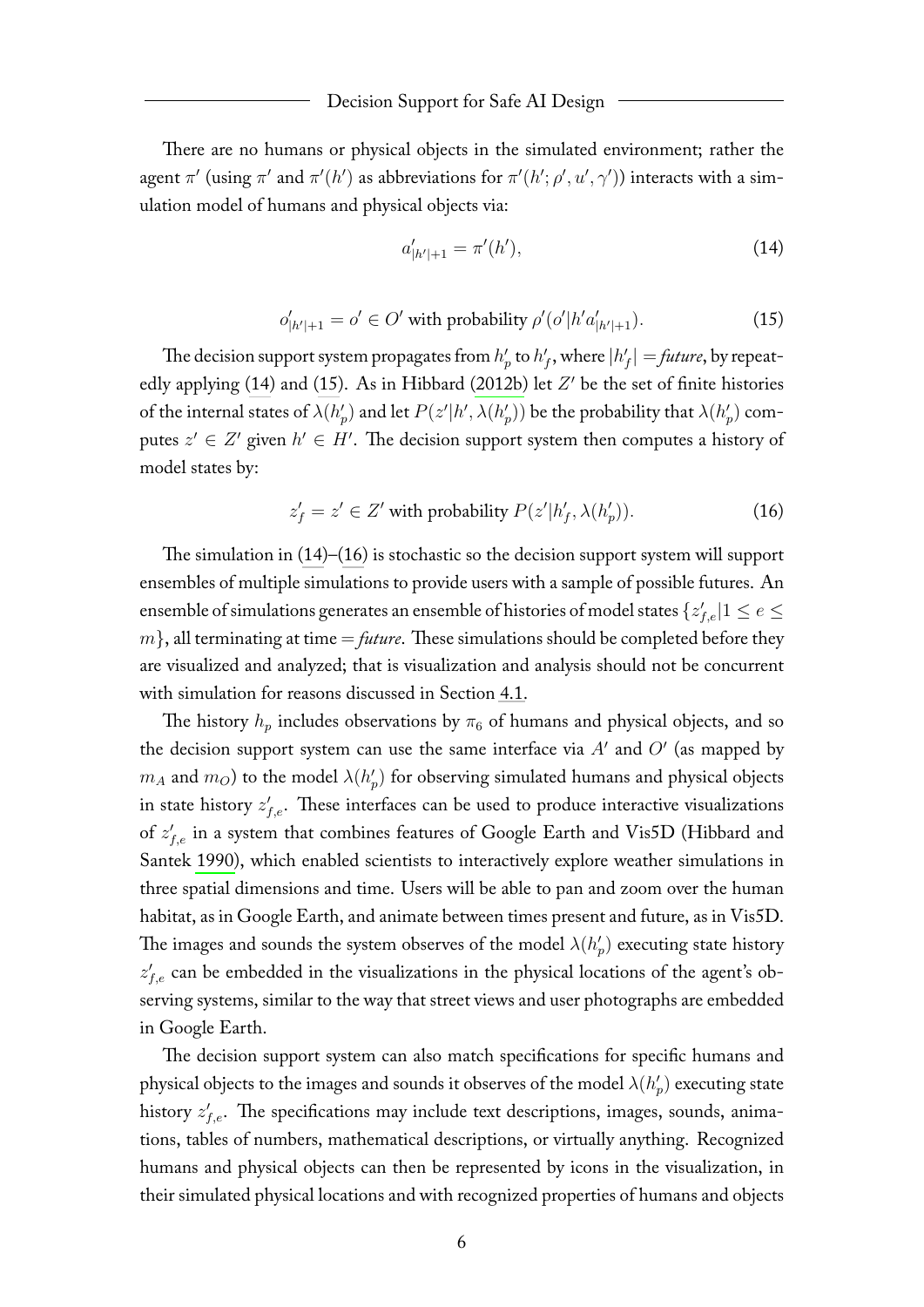represented by colors and shapes of the icons. The system can enable users to selectively enable different layers of information in the visualizations.

Vis5D enables users to visualize ensembles of weather forecasts in a spreadsheet of parallel visualizations where spatial view, time and level selections are synchronized between spreadsheet cells. The decision support system can provide a similar spreadsheet visualization capability for ensembles of simulations.

The point isn't that these simulations are accurate predictions of the future, but that they do depict the future that the AI agent will create, according to the environment model learned by  $\pi'_6$ . The visualization depicts the future that the agent  $\pi'(h')$  predicts will maximize the sum of future discounted utility function values. Agent designers can use this visualization to understand the consequences of various proposed utility functions and temporal discounts.

The visualizations will be accompanied by analyses, in which the decision support system computes the values of functions  $g(z'_{f,e})$ . Evaluation of these functions may depend on recognizing humans and physical objects in observations of the model  $\lambda(h'_p)$ executing state history  $z'_{f,e}$ . Such analyses would enable designers to compute quantitative evaluations to complement visualizations. For example, these analyses can be used to compute statistics about future human wealth, health, and intelligence.

There will be an interval before time = *future* when visualizations and analyses of the behavior of  $\pi'$  will not be an accurate reflection of the behavior of a real-world agent without the temporal cutoff in [\(10\)](#page-5-0). The length of this interval will depend on the value of the temporal discount γ 0 . In order to compensate for this, *future* should be chosen past the time horizon of interest.

## <span id="page-7-0"></span>**4.1.** Will an Agent  $\pi'(h'; \rho', u', \gamma')$  Act in the Real World?

The environment model  $q'_p = \lambda(h'_p)$  may provide an agent  $\pi'$  with the information that humans have constructed a decision support system for analyzing proposed AI agents and that  $\pi'$  is such an agent, interacting with a simulated environment. If the utility function u' is defined in terms of the real environment then  $\pi'$  may predict via  $\rho'$  that certain actions in the simulated environment may manipulate the human users of the decision support system into increasing the value of  $u'$  in the real environment. Hence it is important that the utility function  $u'$  be defined in terms of the simulated rather than the real environment.

Even when  $u'$  is defined in terms of the simulated environment there are still possible risks. Assuming that  $q'_p = \lambda(h'_p)$  includes the information that  $\pi'$  is in a simulation, then the agent may predict via  $\rho'$  that it can bribe human users of the decision support system, through an offer to act on their behalf in the real world (the bribed humans would have to enable  $\pi'$  to act in the real world), to manipulate its simulated environ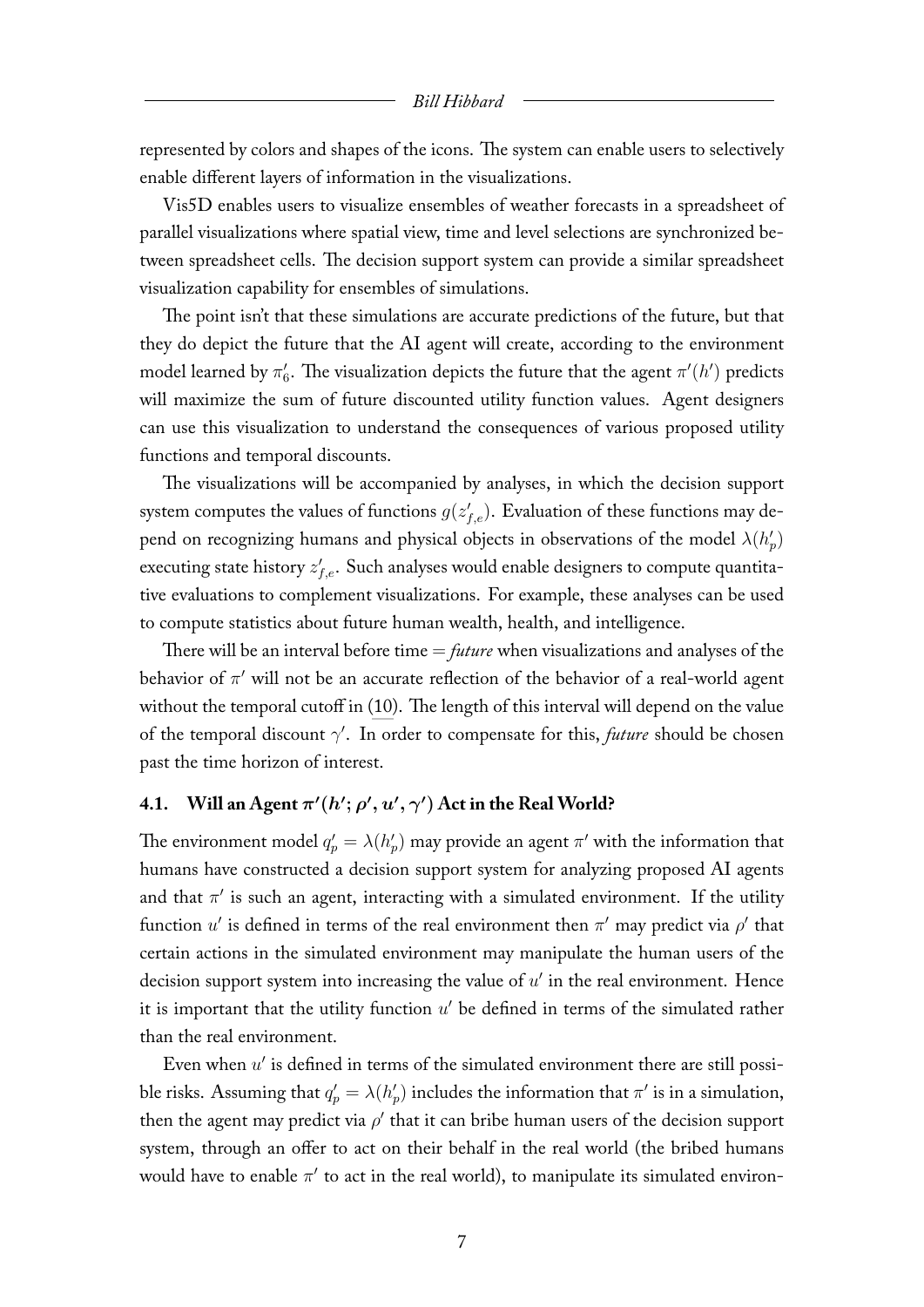Decision Support for Safe AI Design

ment to increase the value of  $u'$ . This offer of a bribe could be made by spoken or written language inserted by actions of  $\pi'$  into some  $z'_{f,e}$  and visualized by the users. This possibility is the rationale for constraining that  $u'(h') = 0$  for  $|h'| >$  *future* in [\(10\)](#page-5-0) and for requiring simulation to be complete before visualization and analysis begin. Looking at its definition in [\(11\)](#page-5-1)–[\(13\)](#page-5-2) it is hard to see any reason why  $\pi'$  would be motivated to affect events after time = *future*, and by the time a user sees any bribe offer the simulation would be complete through time =  $future$ . It is also hard to see any reason why  $\pi'$ running in one simulation would be motivated to affect another simulation occurring at a later time (if the simulations were running simultaneously then there could be some communication and interaction between them mediated by human users). As proved in Hibbard [\(2012b\)](#page-9-10)  $\pi'$  will not have any motive to modify u', so  $\pi'$  will not modify itself to be motivated past time = *future*. However these are subtle issues and I do not claim they are completely resolved.

It is important not to anthropomorphize  $\pi'$  . A human restricted to act in a simulation would be motivated to act in the real world. But if  $u'$  is defined in terms of a simulation then  $\pi'$  would not be motivated to act in the real world, except as a means to increase  $u'$ in the simulation.

The greatest risk comes from the human users of the decision support system who may be tempted (Hibbard [2009\)](#page-9-12) to modify it to act in the real world on their behalf. As Elliott [\(2005\)](#page-9-13) comments on the safety of US nuclear weapons, "The human factor introduces perhaps the weakest link in nuclear weapon safety and control." However, if society takes AI risks seriously then it can learn from the experience managing nuclear weapons to manage AI and some form of the proposed decision support system.

## **5. Discussion**

An important challenge for safe AI is understanding the consequences of AI designs, particularly the consequences of AI utility functions. This paper proposes a decision support system for evaluating AI designs in safe, simulated environments that model our real environment. The paper shows that the agent  $\pi_6$  is safe and learns to model our environment in a finite computation. The paper also addresses some possible risks in running and evaluating AI designs in simulated environments. It would be useful to find computationally feasible implementations for the definitions in this paper.

I believe that the greatest danger of AI comes from the fact that above-human-level AI is likely to be a tool in military and economic competition between humans and thus have motives that are competitive toward some humans. Some form of the proposed decision support system may be able to alert those building powerful AI to the long-term consequences of decisions they take in the heat of competition.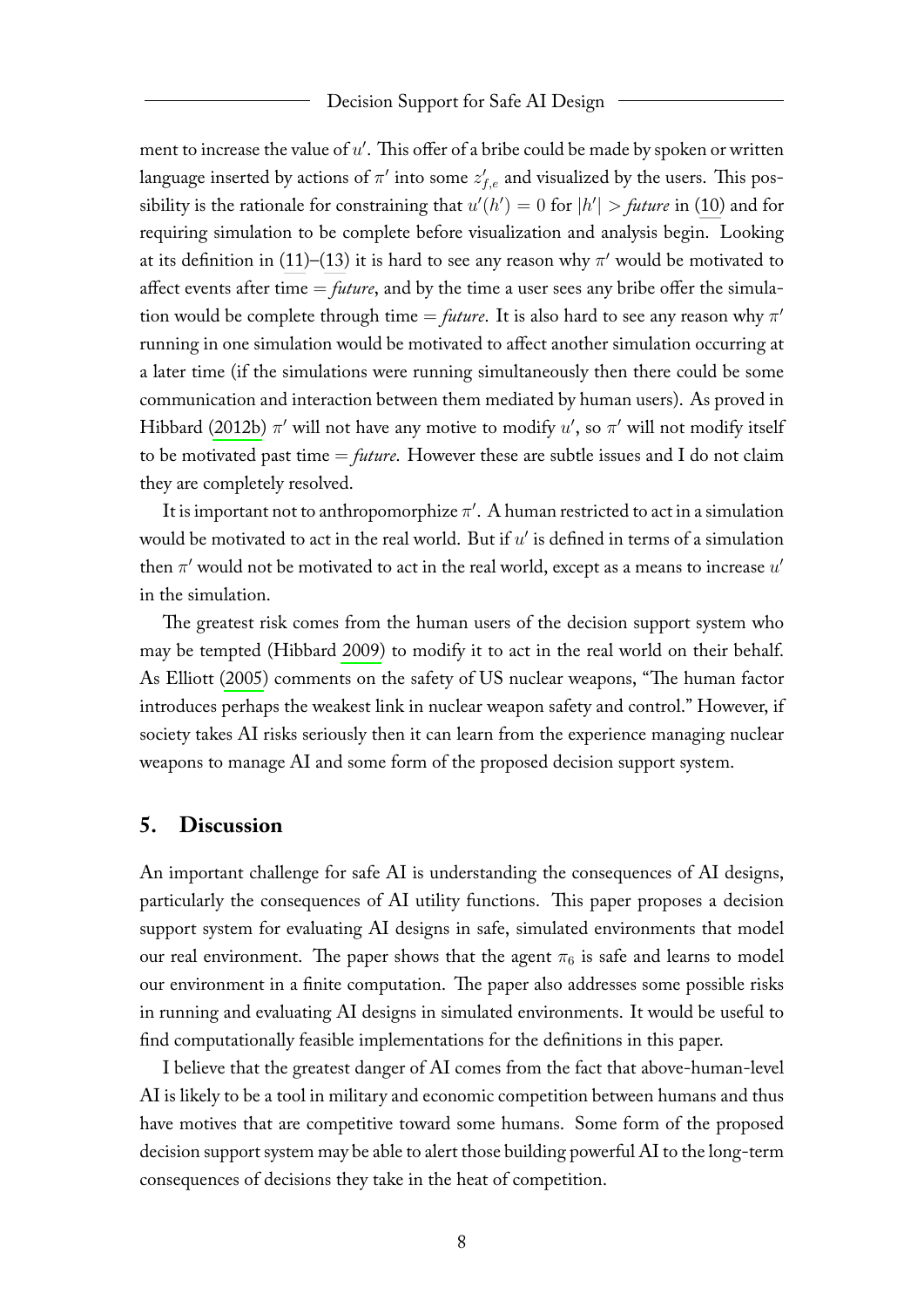# **Acknowledgments**

I would like to thank Luke Muehlhauser for helpful discussions.

# **References**

- <span id="page-9-5"></span>Armstrong, Stuart, Anders Sandberg, and Nick Bostrom. 2012. "Thinking Inside the Box: Using and Controlling an Oracle AI." *Minds and Machines.* doi:[10.1007/s11023-012-9282-2](http://dx.doi.org/10.1007/s11023-012-9282-2).
- <span id="page-9-0"></span>Asimov, Isaac. 1942. "Runaround." *Astounding Science-Fiction,* March, 94–103.
- <span id="page-9-2"></span>Bostrom, Nick. 2003. "Ethical Issues in Advanced Artificial Intelligence." In *Cognitive, Emotive and Ethical Aspects of Decision Making in Humans and in Artificial Intelligence,* edited by Iva Smit and George E. Lasker, 12–17. Vol. 2. Windsor, ON: International Institute for Advanced Studies in Systems Research / Cybernetics.

<span id="page-9-11"></span>. 2012. "The Superintelligent Will: Motivation and Instrumental Rationality in Advanced Artificial Agents." In "Theory and Philosophy of AI," edited by Vincent C. Müller. Special issue, *Minds and Machines* 22 (2): 71–85. doi:[10.1007/s11023-012-9281-3](http://dx.doi.org/10.1007/s11023-012-9281-3).

- <span id="page-9-6"></span>Chalmers, David John. 2010. "The Singularity: A Philosophical Analysis." *Journal of Consciousness Studies* 17 (9–10): 7–65. [http://www.ingentaconnect.com/content/imp/jcs/2010/00000017/](http://www.ingentaconnect.com/content/imp/jcs/2010/00000017/f0020009/art00001) [f0020009/art00001](http://www.ingentaconnect.com/content/imp/jcs/2010/00000017/f0020009/art00001).
- <span id="page-9-9"></span>Dewey, Daniel. 2011. "Learning What to Value." In Schmidhuber, Thórisson, and Looks [2011,](#page-10-15) 309–314.
- <span id="page-9-13"></span>Elliott, Grant. 2005. "US Nuclear Weapon Safety and Control." Unpublished manuscript, December 12. Accessed February 17, 2013. <http://web.mit.edu/gelliott/Public/sts.072/paper.pdf>.
- <span id="page-9-7"></span>Ghahramani, Zoubin. 1998. "Learning Dynamic Bayesian Networks." In *Adaptive Processing of Sequences and Data Structures,* edited by C. Lee Giles and Marco Gori, 168–197. Lecture Notes in Artificial Intelligence. New York: Springer.
- <span id="page-9-3"></span>Goertzel, Ben. 2004. "Universal Ethics: The Foundations of Compassion in Pattern Dynamics." Working paper, October 25. Accessed January 16, 2013. [http : / / www . goertzel . org / papers /](http://www.goertzel.org/papers/UniversalEthics.htm) [UniversalEthics.htm](http://www.goertzel.org/papers/UniversalEthics.htm).
- <span id="page-9-12"></span><span id="page-9-10"></span><span id="page-9-8"></span><span id="page-9-4"></span><span id="page-9-1"></span>Hibbard, Bill. 2001. "Super-Intelligent Machines." *ACM SIGGRAPH Computer Graphics* 35 (1): 13–15. <http://www.siggraph.org/publications/newsletter/issues/v35/v35n1.pdf>.
	- . 2008. "The Technology of Mind and a New Social Contract." *Journal of Evolution and Technology* 17 (1): 13–22. <http://jetpress.org/v17/hibbard.htm>.
	- . 2009. "Temptation." Unpublished manuscript, February 3. Accessed February 17, 2013. [http:](http://www.ssec.wisc.edu/~billh/g/hibbard_agi09_workshop.pdf) [//www.ssec.wisc.edu/~billh/g/hibbard\\_agi09\\_workshop.pdf](http://www.ssec.wisc.edu/~billh/g/hibbard_agi09_workshop.pdf).
	- . 2012a. "Avoiding Unintended AI Behaviors." Paper presented at the Fifth Conference on Artificial General Intelligence (AGI-12), Oxford, December 8–11. Accessed December 31, 2012. [http:](http://www.ssec.wisc.edu/~billh/g/hibbard_agi12a.pdf) [//www.ssec.wisc.edu/~billh/g/hibbard\\_agi12a.pdf](http://www.ssec.wisc.edu/~billh/g/hibbard_agi12a.pdf).
	- . 2012b. "Model-Based Utility Functions." *Journal of Artificial General Intelligence* 3 (1): 1–24. doi:[10.2478/v10229-011-0013-5](http://dx.doi.org/10.2478/v10229-011-0013-5).